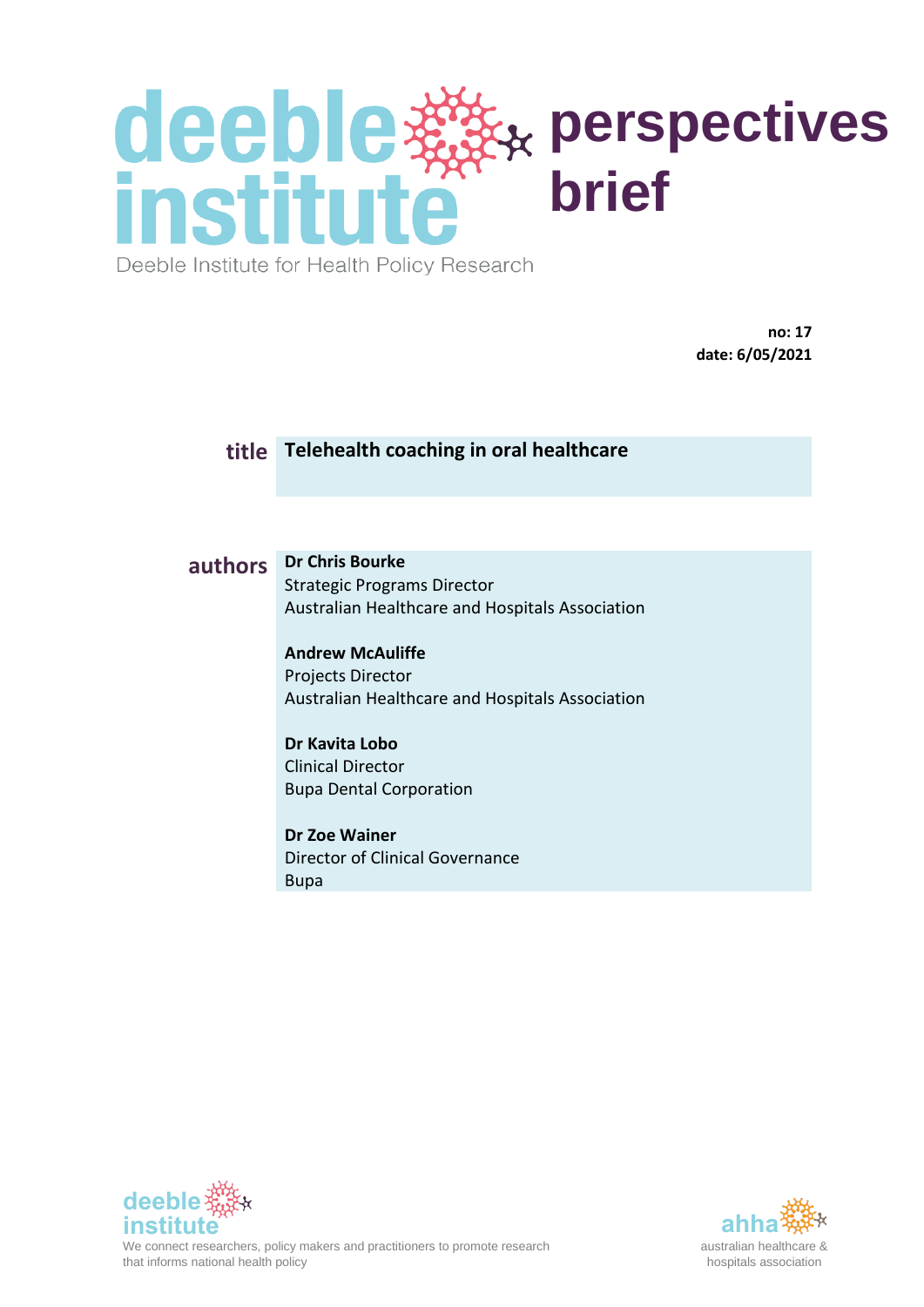

**introduction** Value-Based Health Care is increasingly being considered by governments and health service providers in Australia as they seek to improve patient outcomes and experiences while reducing wastage and ensuring efficiency aligned to good clinical practice. Rising health care costs mean that efficiency, doing more with less, whilst maintaining and even improving clinical outcomes will inevitably be a key driver. In oral health this requires a shift away from a supply driven health care system organised around volume, output and what clinicians prescribe, towards a patient-centred system organised around what patients need and value.

> A team-based care initiative, using an initial intake and orientation program for patients, focussed on engagement and education, can help patients better understand oral disease, the implications of improved self-management and the available treatment options. Furthermore, this orientation program also enables the clinicians to better understand the needs, wants and motivations of the patient. Deploying trained dental assistants improves cost effectiveness with low-cost service delivery.

This approach is also well-suited to delivery by telehealth and in both individual and group format – further reducing service delivery cost.

----------------------------------------

Dental Health Services Victoria [DHSV] is the pre-eminent Australian organisation in implementing Value-Based Health Care [VBHC] in oral health. Their leadership has received international recognition (Value Based Health Care Center Europe, 2020). The key component of DHSV's VBHC service design is an initial patient intake and orientation program. This team-based care initiative focusses on patient engagement and education to improve understanding of oral disease, self-management and available prevention and treatment options; it also enables the service provider to better understand the needs, wants and motivations of the patient. The patient intake and orientation program is coordinated and delivered by trained dental assistants, providing cost effectiveness through low-cost service delivery. The approach is wellsuited to delivery by telehealth, reducing service delivery cost, in both individual and group format.

Patients progressing to receiving care from a dental provider are already well informed about their treatment options and have commenced on the path to improved oral hygiene and better selfcare. This optimises use of dental practitioner's time and resources through faster development and implementation of treatment plans and improved compliance with, and completion of, the plan.



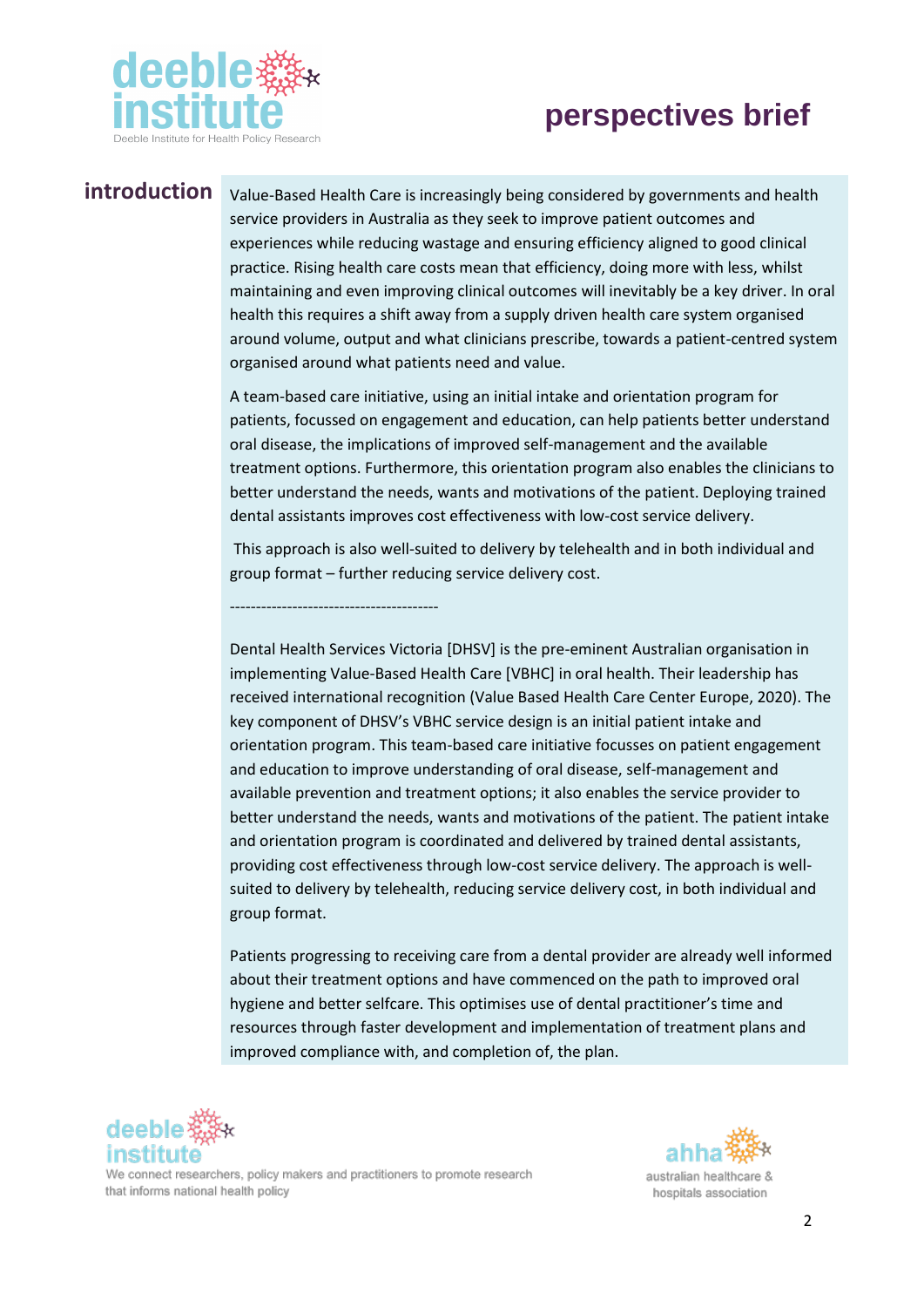



The experience of implementing value-based dental care in the public sector has relevance and applicability to the private sector. In particular, waste is reduced with fewer broken appointments, increased treatment plan acceptance, and better workforce and resource utilisation (Bourke and McAuliffe, 2020; DHSV, 2019).

The dramatic increase in the utilisation of telehealth during the COVID-19 pandemic in Australia, has been driven by the introduction of Medicare-funded services. These services have enjoyed high levels of uptake and strong support from both providers (O'Kane, 2020) and patients (Consumer Health Forum, 2020). There is opportunity to embed telehealth as a key component of comprehensive dentistry, as is now the case in primary care.

#### **value-based health care**

Value in healthcare is defined as the health outcomes that are important to patients relative to the resources or costs required to deliver those outcomes (Woolcock, 2019). This definition reflects concepts first put forward by Porter and Teisberg (Porter and Teisberg, 2006).

The general principles of VBHC at the individual level are well recognised across the dental literature (Eckert, 2005) and this patient perspective has been recognised as distinct from the clinician perspective (Palla, 2017). The benefits of a VBHC approach in dentistry have been recognised as including increased patient compliance (Asimakopoulou et al., 2014) and more effective preventive dental care (Sbaraini et al., 2012).

Patients have a multidimensional view of healthcare outcomes where quality of life, capacity to work, family and community responsibilities are blended with the usual clinical data (World Economic Forum, 2017). A single metric for healthcare outcomes is not possible. Meaningful outcome measures require co-design with patients to determine which outcomes should be measured and how they should be measured, as well as validation for comprehensibility and content (Wiering et al., 2017).

In the 1990's Australian dental public health researchers developed a range of instruments to measure the components of 'quality of life' that are related to oral health (Slade, 1997). This work was taken up by the International Consortium for Health Outcomes Measurement [ICHOM], in partnership with the World Dental Federation [FDI] to develop a minimum set of adult oral health measures that can be dependably and practically collected in dental surgeries whilst providing a sufficiently comprehensive report (FDI, 2018).





hospitals association

We connect researchers, policy makers and practitioners to promote research that informs national health policy

3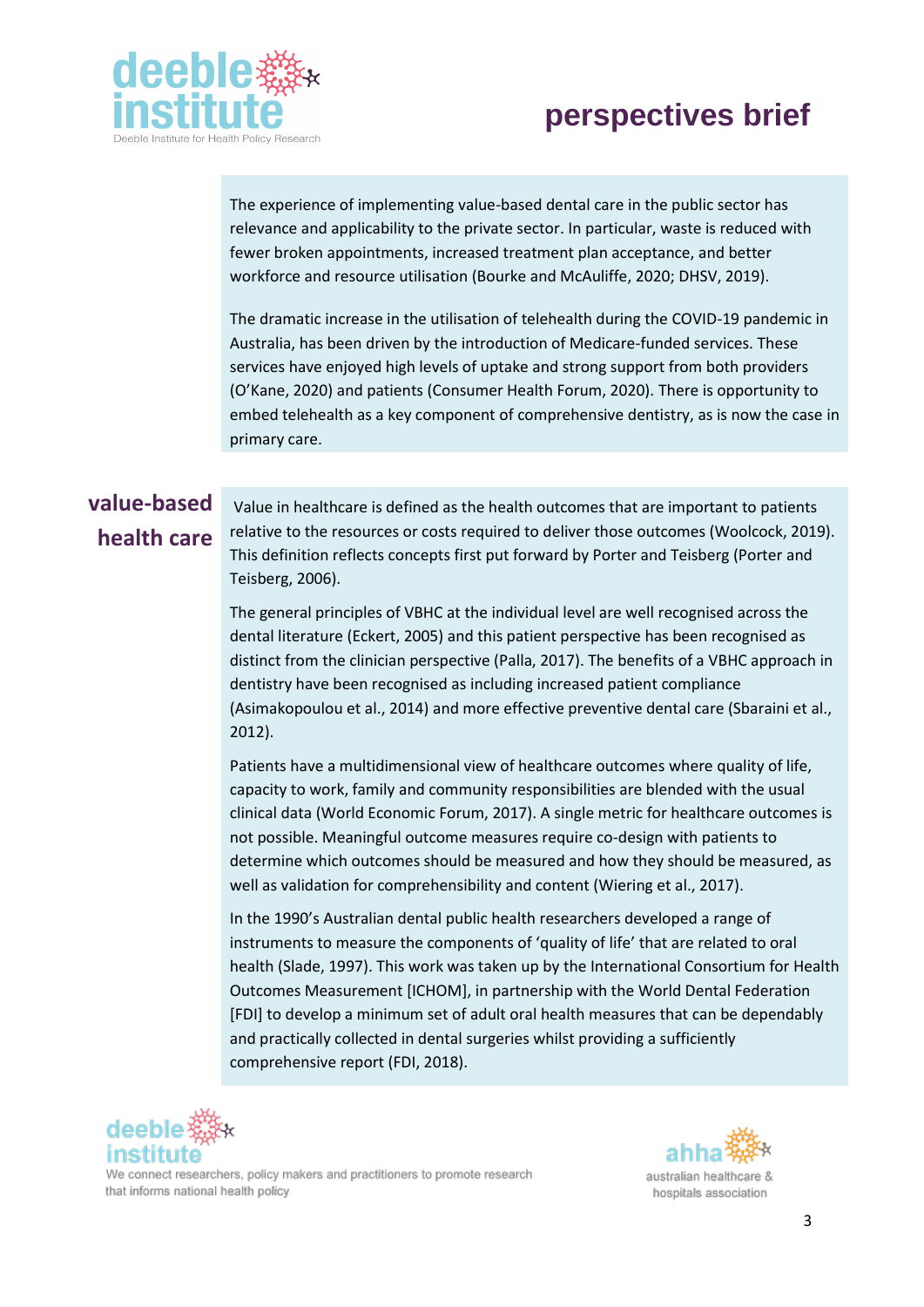

The Adult Oral Health Standard Set [AOHSS], resulting from the ICHOM and FDI collaboration, was launched in 2020 (Ni Riordain et al., 2020). The set is designed for use in general dental practice as well as in research, advocacy and for population oral health. It combines patient reported outcome measures [n=25] such as oral pain, ability to speak and smile, with clinician reported outcomes measures [n=55] such as caries status, periodontal status and unplanned visits.

Patient-determined oral health outcome measures also have a role in providing information for non-dental healthcare providers and health administrators about a patient's oral health status.

#### **telehealth in dentistry**

Telehealth has been applied to dentistry with clinician acceptance in a range of forms including screening, diagnosis, monitoring and trauma management (Daniel et al., 2013, Irving et al., 2018). Benefits to patients include improved access to care and specialist services, early diagnosis and referral, and reduced waiting times, travel time and associated opportunity costs. Benefits to providers include reduced travel time, improved quality and appropriateness of referrals, and improved access to specialised and specialist support (Mariño et al., 2014, Irving et al., 2018). Whilst tele-dentistry has been piloted in a number of public sector services in Australia, there is limited evidence of routine or ongoing use of the modalities.

The impact of COVID-19 has generated the emergence of tele-dentistry options locally and internationally, including on-line screening, treatment planning and referral (Dentist Online, Connect2D teledentistry, Patterson Dentistry).

#### **team based healthcare**

Team-based healthcare has been defined as the collaboration between healthcare providers to 'accomplish shared goals within and across settings to achieve coordinated, high-quality care' (Schottenfeld et al., 2016). Teams can be composed from a range of disciplines, clinical and non-clinical, from across the healthcare system (Mitchell et al., 2008). The healthcare team often includes the patient and, potentially, their families and carers (Martin and Finn, 2011).

The integration of non-clinical support with healthcare teams enables efforts to manage social, cultural, economic and environmental determinants of health (Tierney et al., 2020). Team-based care is associated with improved clinician well-being (Welp and Manser, 2016), reduced burnout (Helfrich et al., 2014) and can deliver improved





We connect researchers, policy makers and practitioners to promote research that informs national health policy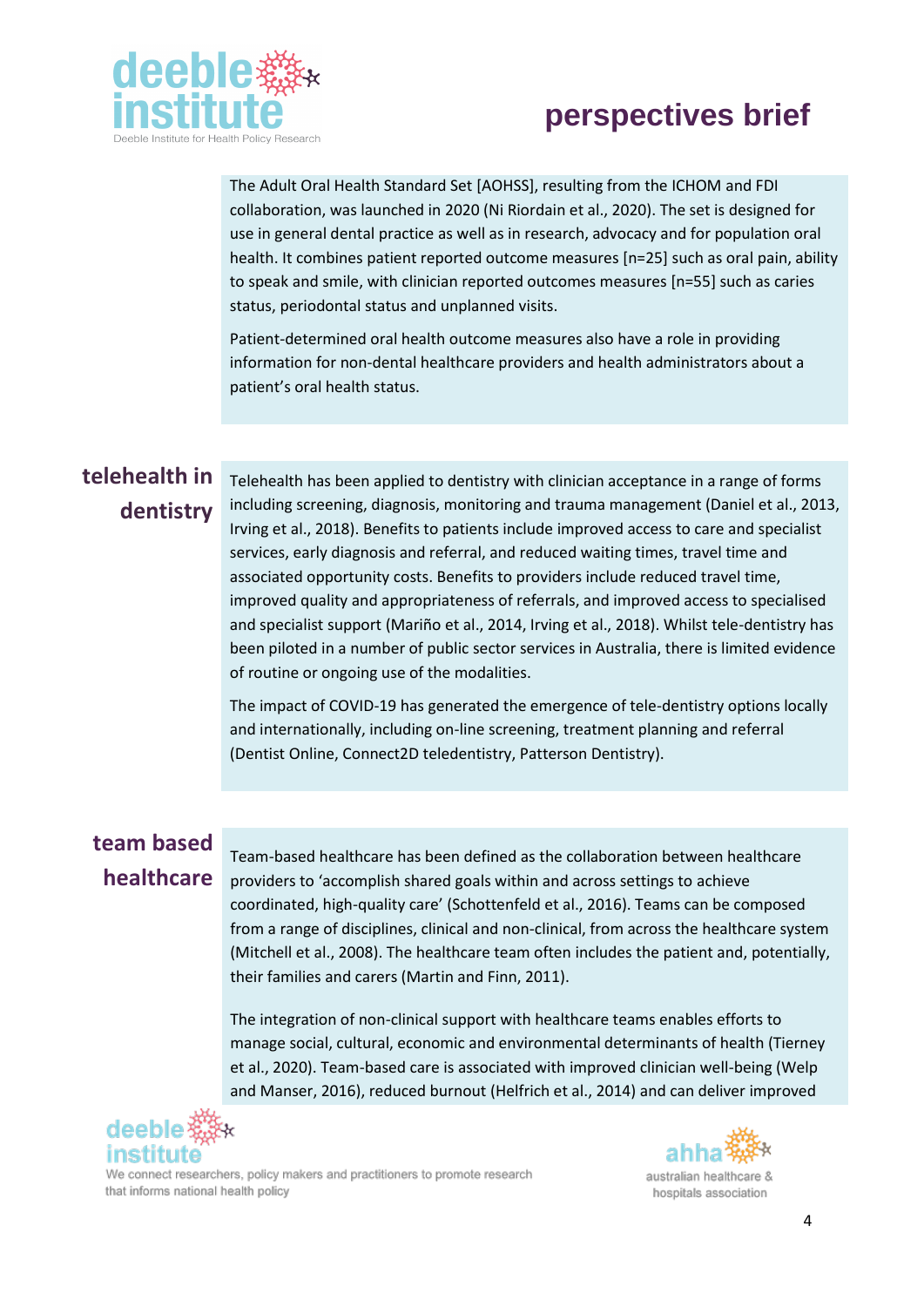

efficiency and reduced costs (Friedman and Berger, 2004, Jacob et al., 2015, Bodenheimer et al., 2014).

Barriers to the implementation of team-based healthcare include: the impact on existing workflows; a lack of integrated electronic health records; poor communication; payment systems that do not incentivise team-based care; regulatory requirements restricting scope of practice; professional hierarchies; poor integration within and between organisational systems; inadequate external accountability of service providers; uncommitted team members; and a lack of leadership (Rosen et al., 2018, Hepworth and Marley, 2010, Russell et al., 2018, O'Reilly et al., 2017, Australian Healthcare and Hospitals Association, 2020).

Team-based care in dentistry has been defined as 'an interchangeable mix of skills provided by those best suited to exercise them by virtue of their training and experience' (Harris and Haycox, 2001). A study of dental practices in NSW found that preventive oral healthcare became more sustainable if dental hygienists were part of the dental team and had charge of preventive care (Sbaraini et al., 2013). Patients of these practices reported stronger engagement with their oral health; they 'no longer felt trapped in a situation of having degenerating teeth' (Sbaraini et al., 2012). Dentists in these practices were able to undertake more complex restorative work and improve profitability (Sbaraini et al., 2013).

Dental assistants are routinely regarded as part of the dental team delivering chairside dental care and there are a broad range of examples over many years where they have undertaken other tasks within dental teams, including the provision of guidance and advice about oral health. In Scandinavia, dental assistants have been providing individual oral hygiene instruction as part of a team working in adult dental health for over 40 years (Söderholm et al., 1982, Hetland et al., 1982).

#### **health coaching**

The modern concept of coaching as a behaviour change intervention initially emerged in the 1970s, following the publication of The Inner Game by Timothy Gallwey [\(https://theinnergame.com/\)](https://theinnergame.com/). The approach was later applied to leadership and more recently health coaching has emerged as a discipline (Cinar, 2018). Health coaching represents a progressive move from more didactic health education which focusses on the transfer of information about a disease and 'good' behaviours to one which encourages behavioural change though a combination of strategies including



We connect researchers, policy makers and practitioners to promote research that informs national health policy

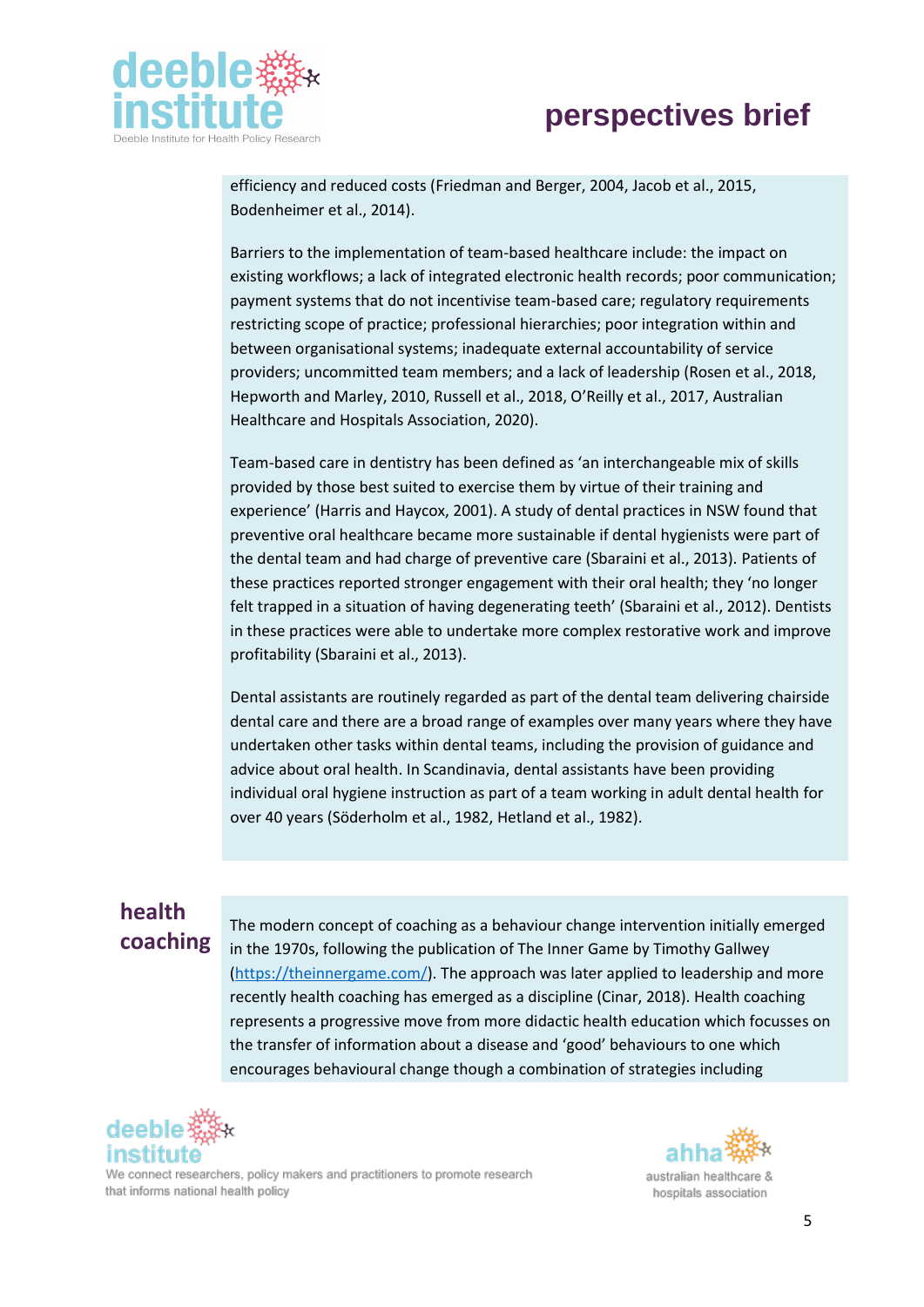



motivational interviewing, goal setting and anticipatory guidance (Abhinav et al., 2017, Antoniadou & Varzakas, 2020).

In Australia, reorientation of dental services to a preventive model has been promoted as a response to decrease current and future costs and to reduce the incidence of oral disease in those most at risk (Victorian Auditor-General's Office, 2016, Productivity Commission, 2017). Preventive care is described as fundamental to population level improvements in oral health in both editions of Australia's National Oral Health Plan (Australian Health Ministers' Conference, 2004, Council of Australian Governments Health Council, 2015). Vernon and Howard (2015) proposed a model of oral health coaching based on:

- an interactive assessment (both physical and psychological)
- a non-judgmental exploration of patients' knowledge, attitudes, and beliefs
- a mapping of patient behaviours that may contribute to disease progression
- gauging patient motivation
- tailoring health communication to encourage health-promoting behaviour change.

**discussion**<br>VBHC achieves patient-centred care by focusing on efficiency and outcomes that matter to patients. Telehealth provides a cost-effective delivery model that can improve access and reduce cost for patients. Team care makes efficient use of team members' skills and capacity and can align care to patients' needs. Health coaching responds to the patient's motivations and needs to facilitate positive behaviour change. The common elements of efficiency and patient-centeredness support the combination of these principles and interventions to optimise quality, value and outcomes.

> The DHSV coaching program reflects the oral health coaching principles proposed by Vernon and Howard (2015). It explores patients' knowledge, attitudes and beliefs, assists patients to identify the factors and behaviours that have contributed to their health state, determines the level of interest in changing behaviours and develops tailored information and support to adopt changed behaviours. The coaching program continues while patients are waiting for an appointment and while aspects of oral hygiene and self-care are addressed. During this period information is provided about treatment options allowing a more informed treatment planning process to be undertaken with the patient. A major benefit has been improved service efficiency with a dramatic reduction in the number of patients not presenting for scheduled



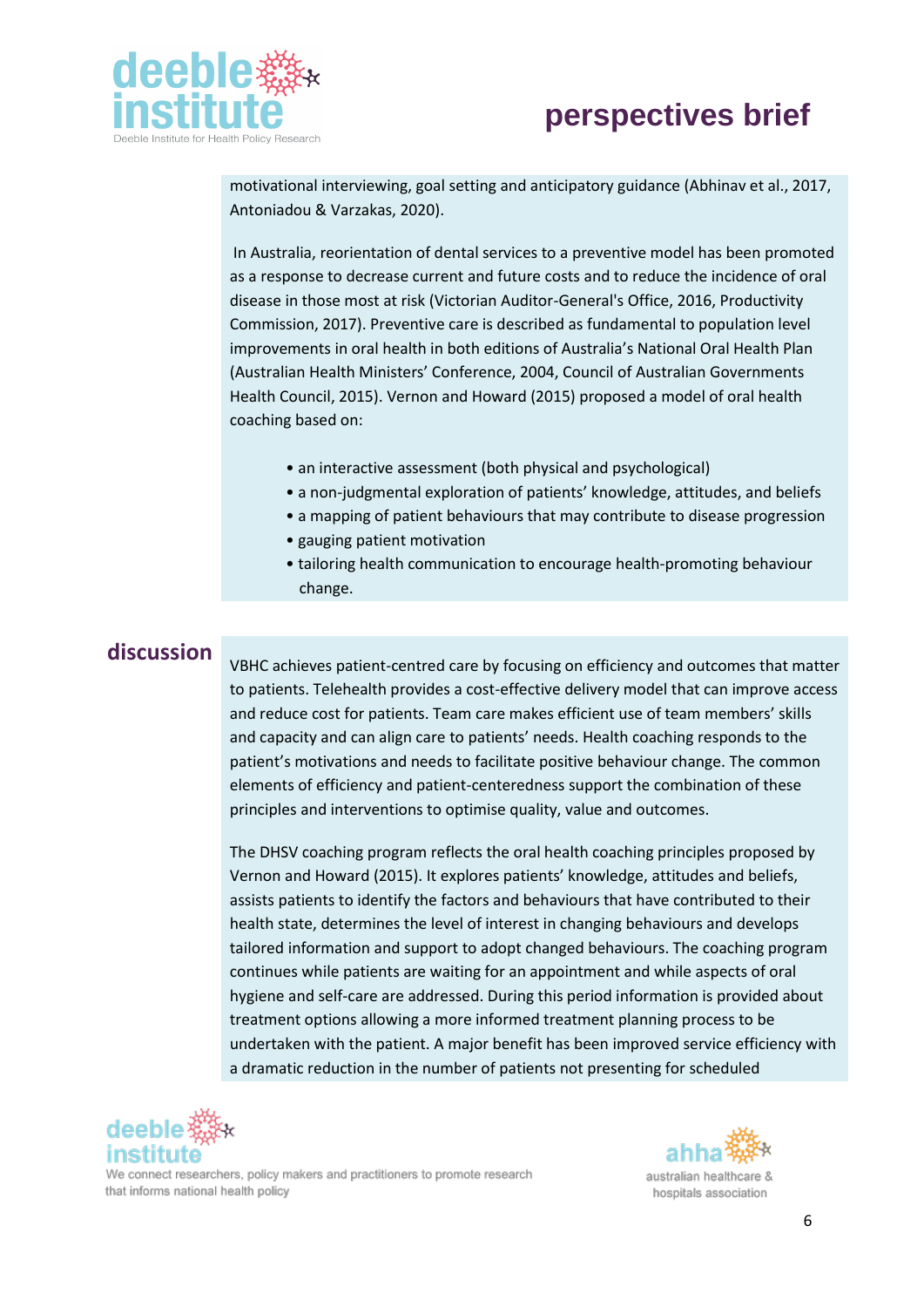



appointments, demonstrating increased engagement of patients in their care; see Figure 1 below.

**Figure 1:** Active care appointment fail-to-attend rates (DHSV, 2019)

When patients are informed about treatment options and aware of self-care processes, allocation to an appropriate member of the oral health team is possible. As a result, the clinical work performed by members of the oral health team better reflects the concept of work at the top of the skill set, i.e. dentists are spending less time providing care that could be provided by an oral health therapist, and dentists and therapists spend less time providing care that could be delivered by a suitably trained dental assistant [Figure 2].



**Figure 2**: Proportion of services within scope of OHT/OHE undertaken by dentists/oral health therapists [OHT] and oral health educators [OHE] in value-based healthcare clinics [VBHC] and traditional public dental clinics [TPDC] (DHSV, 2019)



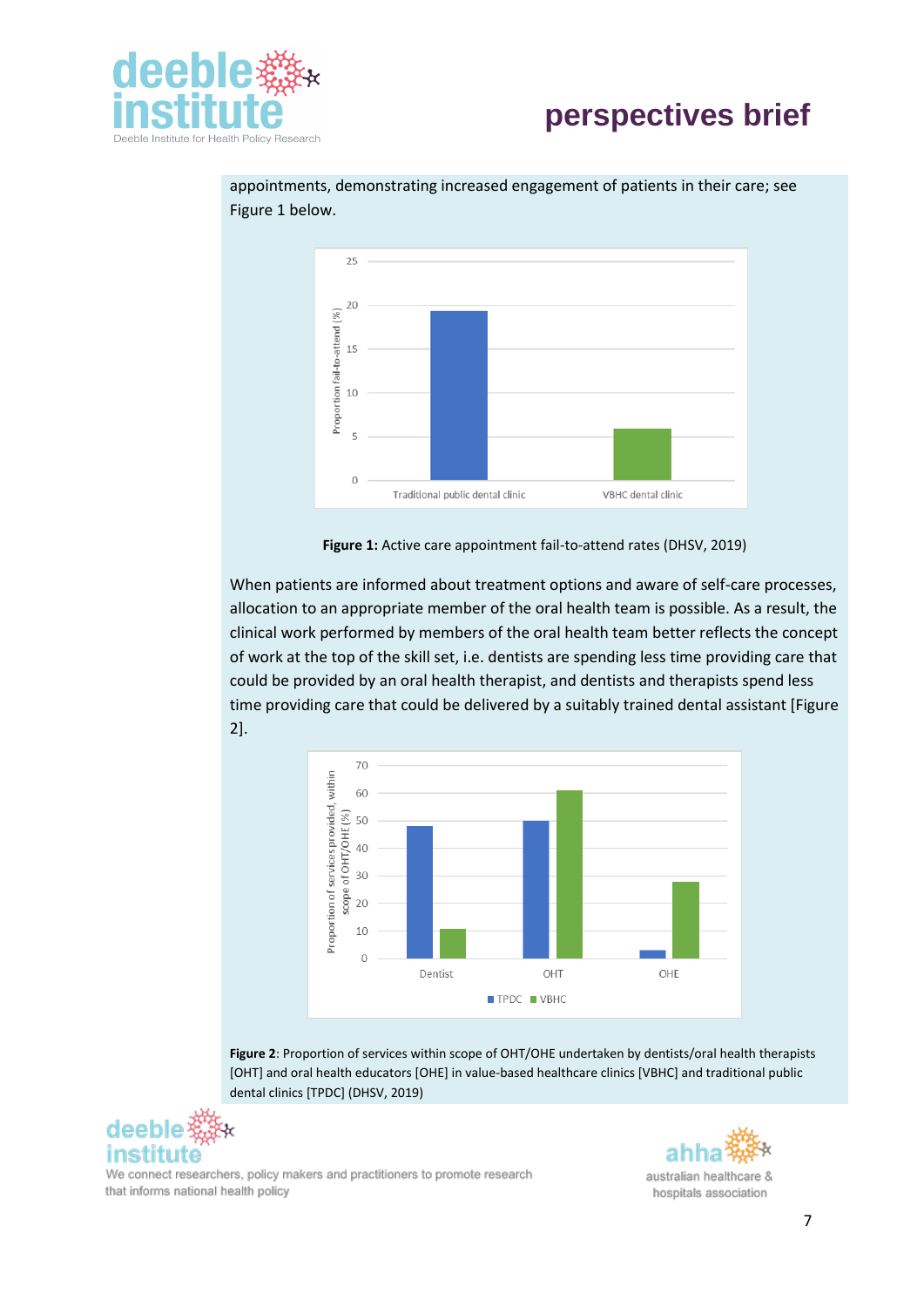

DHSV patient feedback shows improved outcomes, experience and satisfaction. Furthermore, the program has been implemented within the same funding envelope and with the continued achievement of existing output-based performance measures.

**conclusion**<br>The establishment of an oral health telehealth coaching program requires a combination of components including a suitably trained and certified workforce and a viable and sustainable funding model.

> The Certificate IV in Dental Assisting [Oral Health Promotion] provides a dental assistant with the skills to undertake the role of an oral health coach. The predominant expense component for oral health coaching is labour, therefore, programs, regardless of delivery method, will be more cost efficient when delivered by trained dental assistants.

Participation in a coaching program increases attendance rates, and the complexity of services delivered during appointments. These benefits can increase fee-for-service derived revenue and offset the cost of program delivery.

Dental assistants with a Certificate IV in Dental Assisting [Oral Health Promotion] can deliver appropriate guidance and support to patients for a low-cost base oral health coaching program via video or audio teleconferencing. The return on investment could be maximised by engaging high risk patients with a greater opportunity to reduce care costs, but also but diverting the worried well from the higher cost clinic environment.

The low cost of program delivery, relative to the cost of the simplest restorative treatment, combined with increased service efficiency and the existing recognition of the value of preventive care, suggests that a cost benefit analysis of a telehealth oral health coaching program, delivered by trained dental assistants, is warranted.

**Declaration of interests** This work has been supported by Bupa.





australian healthcare & hospitals association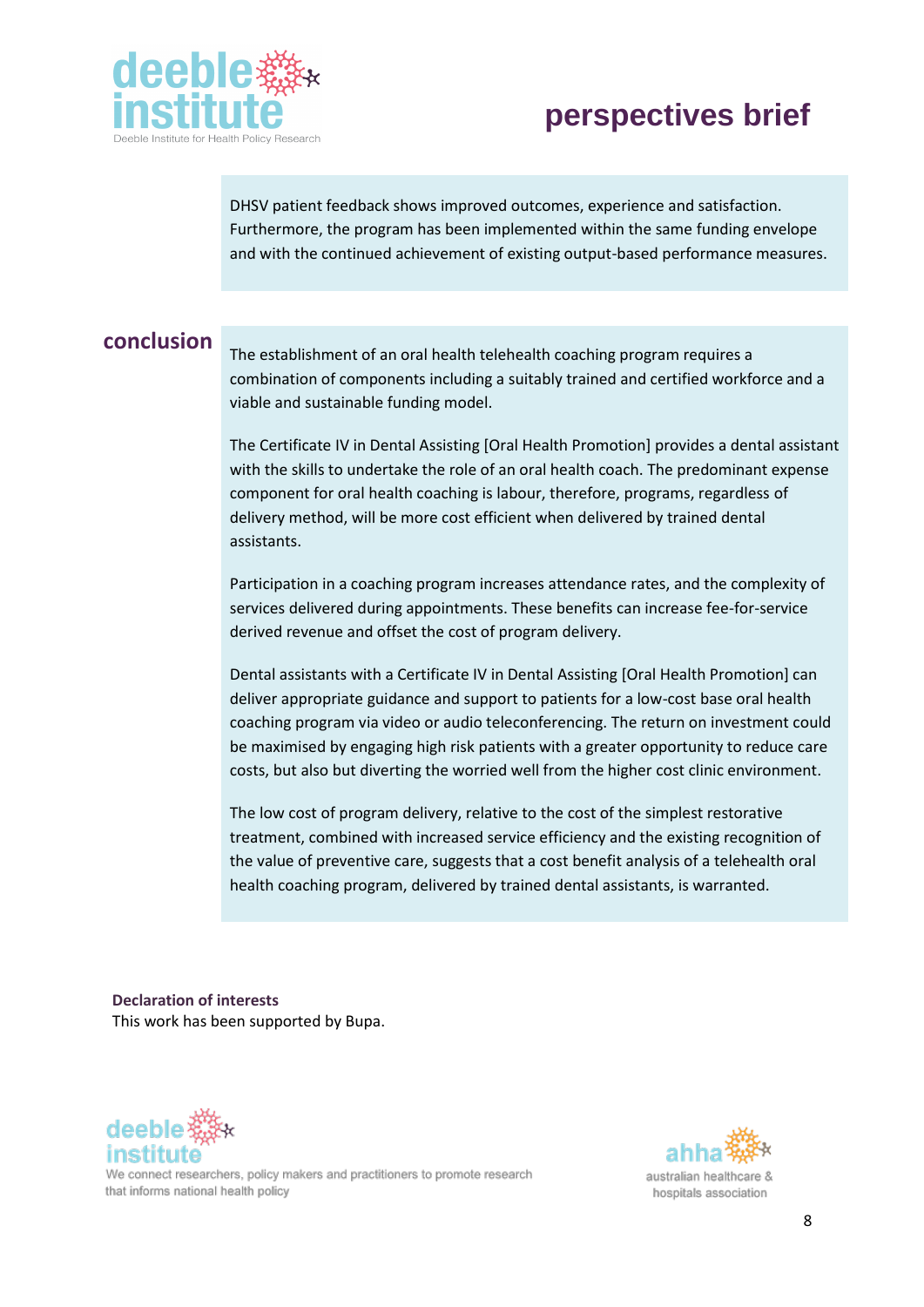

#### **references**

Abhinav, P., Milind, W., Sopan, S., Jayachandra, M., Chandan M. & Jain, A. 2017. Oral Health Coaching - The Emerging Role of Dental Professionals. *Advances in Dental & Oral Health*. 4:4: 555641. Available at: DOI: 10.19080/ADOH.2017.04.555641 [Accessed 10 December 2020].

Antoniadou, M. & Varzakas, T. 2020. Diet and Oral Health Coaching Methods and Models for the Independent Elderly. Applied Sciences. 10, 4021. Available at: https://www.mdpi.com/2076- 3417/10/11/4021/htm [Accessed 10 December 2020].

Asimakopoulou, K., Gupta, A. & Scambler, S. 2014. Patient‐centred care: barriers and opportunities in the dental surgery. *Community Dentistry and Oral Epidemiology*, 42:6, 603-610.

Australian Health Ministers' Conference. 2004. *Healthy Mouths, Healthy Lives: Australia's National Oral Health Plan 2004-2013*. Adelaide: South Australian Dental Service.

Australian Healthcare and Hospitals Association. 2020*. Refreshing the blueprint: a supplement to Health people, Healthy systems - Enabling person-centred, team-based care.* Canberra. Available at: https://ahha.asn.au/supplement-enabling-person-centred-team-based-care. [Accessed 27 April 2021].

Bodenheimer, T., Ghorob, A., Willard-Grace, R. & Grumbach, K. 2014. The 10 Building Blocks of High-Performing Primary Care. *Annals of Family Medicine*, 12:2, 166-171.

Bourke, C. J. & McAuliffe, A. 2020. Converting value-based healthcare conversations into action. *POHIC 2020.* Melbourne: Dental Health Services Victoria.

Cinar, A. July 13, 2018. Health coaching might sound 'new age', but it could help you reach old age. *The Conversation*. Available at: https://theconversation.com/health-coaching-might-sound-new-agebut-it-could-help-you-reach-old-age-99721 [Accessed 10 December 2020].

Connect2D Teledentistry. Available at: https://connect2dteledentistry.com/ [Accessed 29 October 2020].

Consumer Health Forum. 2020. *What Australia's Health Panel said about Telehealth - March/April 2020*. Canberra. Available at: https://chf.org.au/ahptelehealth [Accessed 30 September 2020].

Council of Australian Governments Health Council. 2015. *Healthy Mouths, Healthy Lives: Australia's National Oral Health Plan 2015–2024*. Adelaide: South Australian Dental Service.

Daniel, S., Wu, L. & Kumar, S. 2013. Teledentistry: A Systematic Review of Clinical Outcomes, Utilization and Costs. *The Journal of Dental Hygiene*, 87:6 345-352. PMID: 24357563.

Dentist Online. Available at: https://dentistonline.ca/en/home [Accessed 29 October 2020].

DHSV. 2019. *Value Based Health Care Model of Care Proof of Concept Evaluation Report*. Melbourne: Dental Health Services Victoria.

Eckert, S. E. 2005. Value in dentistry. *International Journal of Oral Maxillofacial Implants*, 20:3, 341- 342.





We connect researchers, policy makers and practitioners to promote research that informs national health policy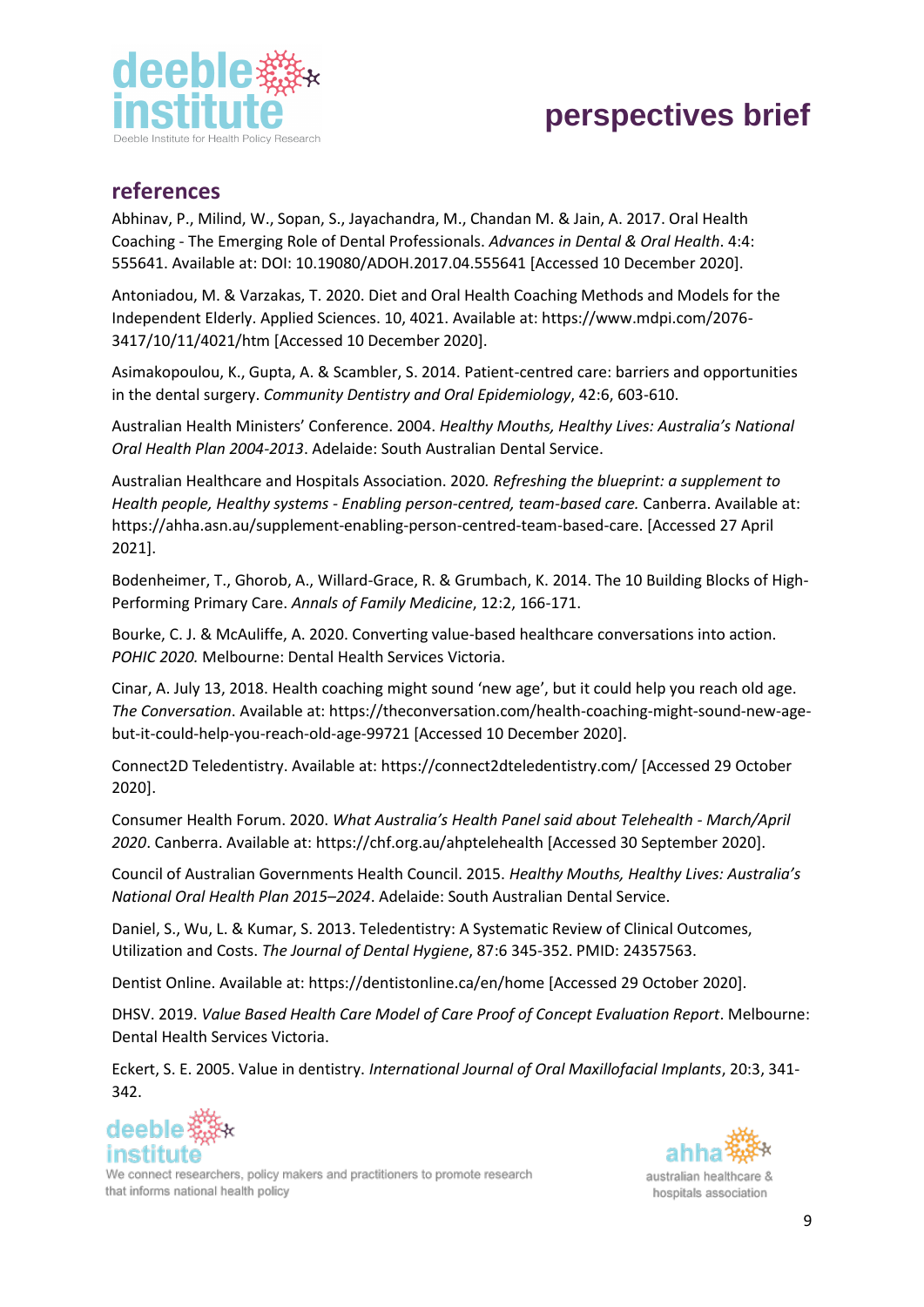

FDI. 2018. *FDI and ICHOM present Standard Set of Adult Oral Health Measures*. Geneva: FDI World Dental Federation. Available at: https://www.fdiworlddental.org/news/20180908/fdi-and-ichompresent-standard-set-of-adult-oral-health-measures [Accessed 26 October 2020].

Friedman, D. M. & Berger, D. L. 2004. Improving team structure and communication: a key to hospital efficiency. *Archives of Surgery*, 139:11, 1194-1198.

Harris, R. V. & Haycox, A. 2001. The role of team dentistry in improving access to dental care in the UK. *British Dental Journal*, 190:7, 353-356.

Helfrich, C. D., Dolan, E. D., Simonetti, J., Reid, R. J., Joos, S., Wakefield, B. J., Schectman, G., Stark, R., Fihn, S. D. & Harvey, H. B. 2014. Elements of team-based care in a patient-centered medical home are associated with lower burnout among VA primary care employees. *Journal of General Internal Medicine*, 29:2, 659-666.

Hepworth, J. & Marley, J. E. 2010. Healthcare Teams: A Practical Framework for Integration. *Australian Family Physician*, 39:12, 969-971.

Hetland, L., Midtun, N. & Kristoffersen, T. 1982. Effect of oral hygiene instructions given by paraprofessional personnel. Community Dentistry and Oral Epidemiology, 10:1, 8-14.

Irving, M., Stewart, R., Spallek, H. & Blinkhorn. 2018. Using teledentistry in clinical practice as an enabler to improve access to clinical care: A qualitative systematic review. *Journal of Telemedicine and Telecare*, 24:3, 129-146. doi:10.1177/1357633X16686776

Jacob, V., Chattopadhyay, S. K., Thota, A. B., Proia, K. K., Njie, G., Hopkins, D. P., Finnie, R. K. C., Pronk, N. P., Kottke, T. E., Community Preventive Serv, T. & Community Preventive Services Task, F. 2015. Economics of Team-based Care in Controlling Blood Pressure: A Community Guide Systematic Review. *American Journal of Preventive Medicine*, 49:5, 772-783.

Mariño, R., Manton, D., Marwaha, P., Hallett, K., Clarke, K., Hopcraft, M., McCullough, M. & Borda, A. 2014. The Implementation of Teledentistry for Pediatric Patients*. Global Health - Third International Conference on Global Health Challenges*. Rome. 14-19. Available at: https://www.academia.edu/28883303 [Accessed 29 October 2020].

Martin, G. P. & Finn, R. 2011. Patients as team members: opportunities, challenges and paradoxes of including patients in multi‐professional healthcare teams. *Sociology of Health & Illness*, 33:7, 1050- 1065.

Mitchell, G. K., Tieman, J. J. & Shelby‐James, T. M. 2008. Multidisciplinary care planning and teamwork in primary care. *Medical Journal of Australia*, 188:8, S61-S64.

Ni Riordain, R., Glick, M., Al Mashhadani, S., Aravamudhan, K., Barrow, J., Cole, D., Crall, J., Gallagher, J., Gibson, J., Hegde, S., Kaberry, R., Kalenderian, E., Karki, A., Celeste, R., Listl, S., Myers, S., Niederman, R., Severin, T., Smith, M., Thomson, W., Tsakos, G., Vujicic, M., Watt, R., Whittaker, S. & Williams, D. M. 2020. Developing a standard set of patient-centred outcomes for adult oral health an international, cross-disciplinary consensus. *International Dental Journal*, Advance online publication. Available at: https://doi.org/10.1111/idj.12604 [Accessed on 10 December 2020].



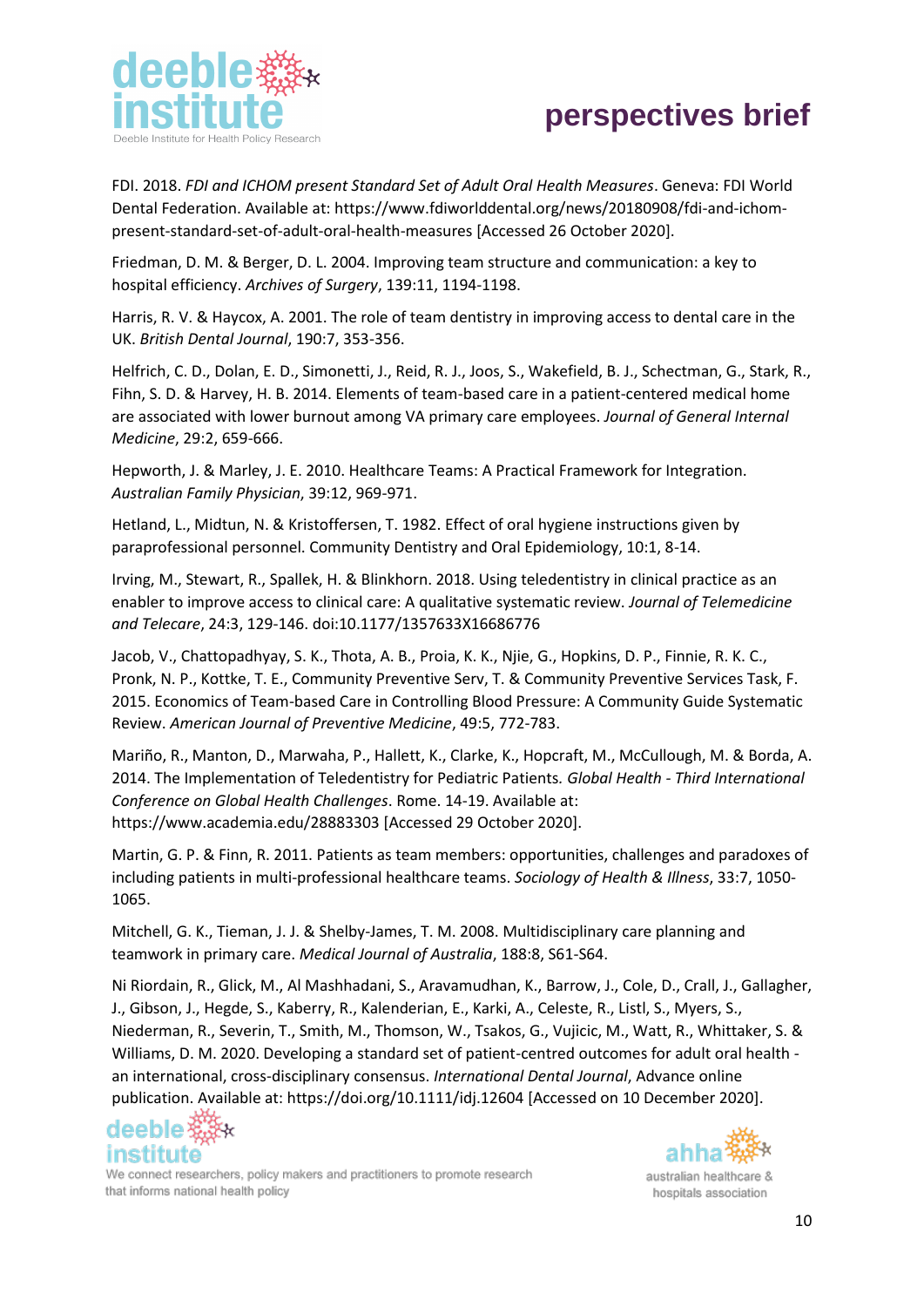

O'Kane, G. 2020. Telehealth—Improving access for rural, regional and remote communities. *The Australian Journal of Rural Health*, 28:4, 419.

Oral Health Coaching. Available at: www.oralhealthcoaching.com [Accessed 29 October 2020].

O'Reilly, P., Lee, S. H., O'Sullivan, M., Cullen, W., Kennedy, C. & MacFarlane, A. 2017. Assessing the facilitators and barriers of interdisciplinary team working in primary care using normalisation process theory: an integrative review. *PloS One*, 12:5, e0177026.

Palla, S. 2017. Temporomandibular disorders in the context of value-based medicine and patientcentered care. *J Oral Facial Pain Headache*, 31:4, 297-298.

Patterson Dentistry. Available at:

https://www.pattersondental.com/cp/software/teledentistry#cpsoftwareteledentistrypagecontentc aredelivery [Accessed 29 October 2020].

Porter, M. E. & Teisberg, E. O. 2006. Redefining health care: creating value-based competition on results, *Harvard Business Press*.

Productivity Commission. 2017. *Report on Government Services 2017: Primary and community health.* Volume E, Chapter 10, Canberra Available at:

https://www.pc.gov.au/research/ongoing/report-on-government-services/2017/health [Accessed 10 December 2020].

Rosen, M.A., DiazGranados, D., Dietz, A.S., Benishek, L.E., Thompson, D., Pronovost, P.J. and Weaver, S.J., 2018. Teamwork in healthcare: Key discoveries enabling safer, high-quality care. *American Psychologist*, 73:4, 433.

Russell, G. M., Miller, W. L., Gunn, J. M., Levesque, J.-F., Harris, M. F., Hogg, W. E., Scott, C. M., Advocat, J. R., Halma, L., Chase, S. M. & Crabtree, B. F. 2018. Contextual levers for team-based primary care: lessons from reform interventions in five jurisdictions in three countries. *Family Practice*, 35:3, 276-284.

Sbaraini, A., Carter, S. M., Evans, R. W. & Blinkhorn, A. 2012. Experiences of dental care: what do patients value? *BMC Health Services Research*, 12:1, 177.

Sbaraini, A., Carter, S. M., Evans, R. W. & Blinkhorn, A. 2013. How do dentists and their teams incorporate evidence about preventive care? An empirical study. *Community Dentistry and Oral Epidemiology*, 41:5, 401-414.

Schottenfeld, L., Petersen, D., Peikes, D., Ricciardi, R., Burak, H., McNellis, R. & Genevro, J. 2016. *Creating patient-centered team-based primary care.* Rockville: Agency for Healthcare Research and Quality, U.S. Department of Health and Human Services.

Slade, G. D. 1997. Derivation and validation of a short-form oral health impact profile. *Community Dentistry and Oral Epidemiology*, 25:4, 284-290.

Söderholm, G., Nobréus, N., Attström, R. & Egelberg, J. 1982. Teaching plaque control I. A five‐visit versus a two‐visit program. *Journal of Clinical Periodontology*, 9:3, 203-213.



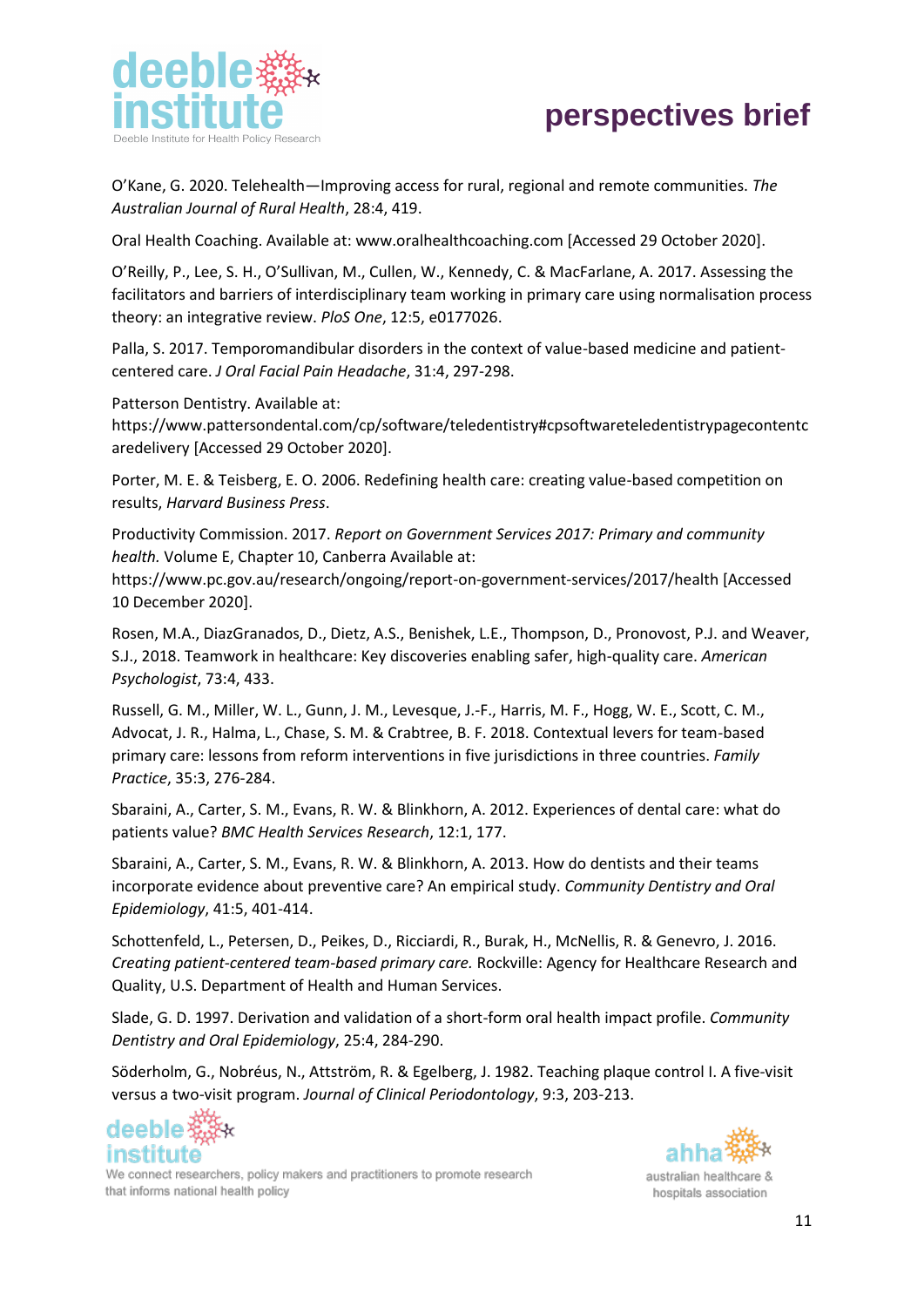

Tierney, S., Wong, G., Roberts, N., Boylan, A-M., Park, S., Abrams, R., Reeve, J., Williams, V. & Mahtani, K. R. 2020. Supporting social prescribing in primary care by linking people to local assets: a realist review. *BMC Medicine*, 18:1, 1-15.

Value Based Health Care Center Europe. 2020. *Dental Health Services Victoria's Value Based Oral Health Care Model*. Amsterdam: Value-Based Health Care Center Europe. Available at: http://vbhcprize.com/dental-health-services-victorias-value-based-oral-health-care-model/ [Accessed 30 September 2020].

Vernon, L. & Howard, A. 2015. Advancing Health Promotion in Dentistry: Articulating an Integrative Approach to Coaching Oral Health Behavior Change in the Dental Setting. *Current Oral Health Reports*, 2, 11-122. Available at: https://doi.org/10.1007/s40496-015-0056-9 [Accessed 10 December 2020].

Victorian Auditor-General's Office. 2016. *Access to Public Dental Services in Victoria.* Melbourne, Available at: https://www.audit.vic.gov.au/sites/default/files/20161107-Dental-Services.pdf [Accessed 10 December 2020].

Welp, A. & Manser, T. 2016. Integrating teamwork, clinician occupational well-being and patient safety–development of a conceptual framework based on a systematic review. *BMC Health Services Research*, 16:1, 281.

Wiering, B., de Boer, D. & Delnoij, D. 2017. Patient involvement in the development of patientreported outcome measures: a scoping review. *Health Expectations*, 20:1, 11-23.

Woolcock, K. 2019. Value based health care: setting the scene for Australia. *Deeble Issues Brief*, 31. Deeble Institute for Health Policy Research. Canberra: Australian Healthcare and Hospitals Association. Available at:

[https://ahha.asn.au/system/files/docs/publications/deeble\\_issues\\_brief\\_no\\_31\\_value\\_based\\_healt](https://ahha.asn.au/system/files/docs/publications/deeble_issues_brief_no_31_value_based_health_care_0.pdf) [h\\_care\\_0.pdf](https://ahha.asn.au/system/files/docs/publications/deeble_issues_brief_no_31_value_based_health_care_0.pdf) [Accessed 27 April 2021]

World Economic Forum 2017. *Value in Healthcare: Laying the Foundation for Health System Transformation*. Geneva: World Economic Forum.





australian healthcare & hospitals association